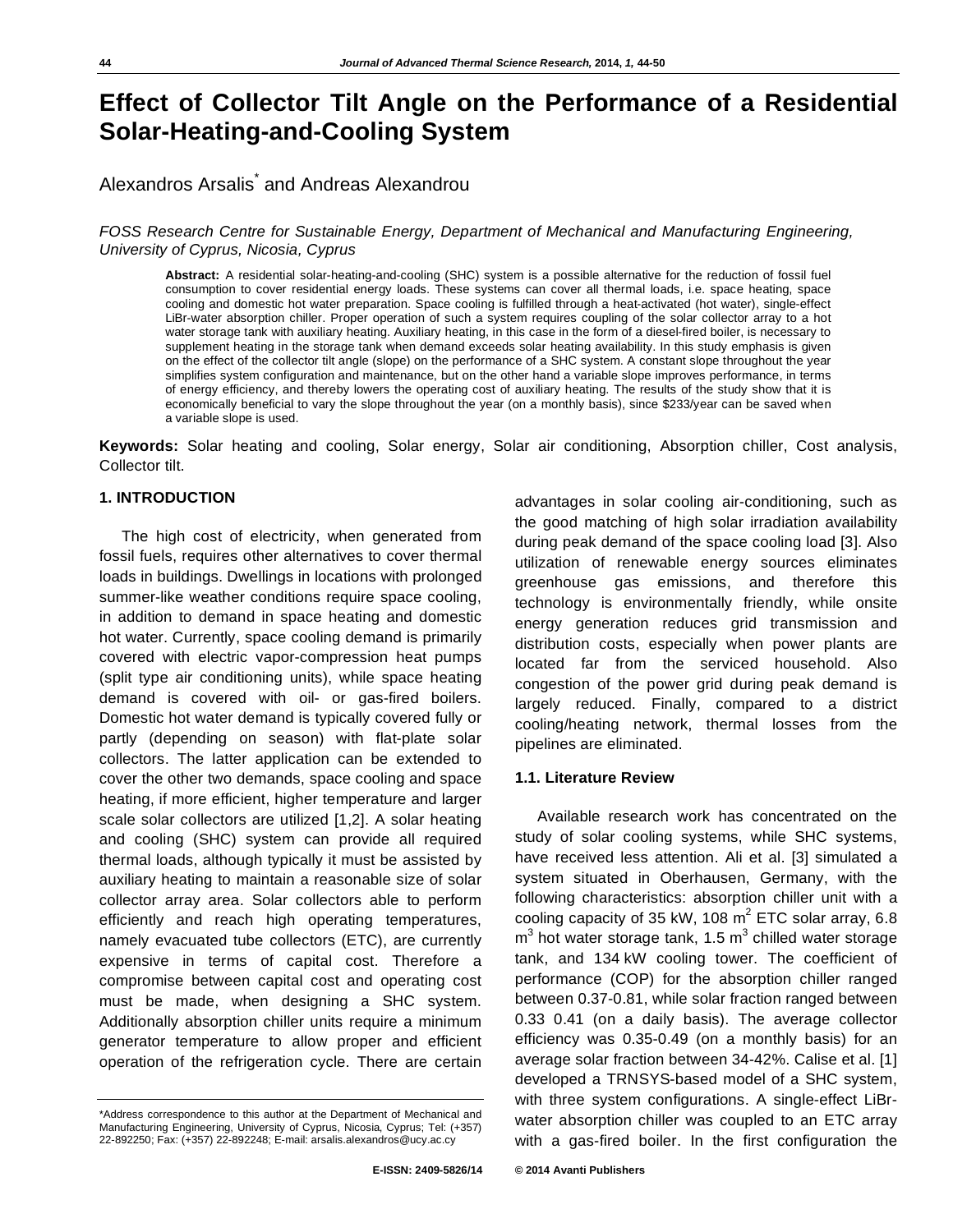system was set for maximum cooling capacity and an electric chiller was used for additional cooling. In the second configuration the system was set to partly balance the maximum cooling load. In the last configuration no electric chiller was used and the boiler was also operated in the summer to add heat to the absorption chiller. A mixed heuristic-deterministic optimization methodology was used to determine the set of optimum variables for maximum energy efficiency. The results indicated that the total cost of the system was rather unfavorable, mainly because of the high capital cost. Florides et al. [2] simulated a TRNSYS-based solar air-conditioning system located in Nicosia, Cyprus. The system was optimized in terms of solar collector type, slope and area; storage tank capacity, and thermostat setting for the auxiliary boiler. The final optimum configuration included a 15  $m<sup>2</sup>$ compound parabolic collector  $(30^{\circ}$  slope), a 600 L thermal storage tank, and a boiler temperature at 87 $\mathrm{^oC}$ . Koroneos et al. [4] studied the performance of a solar cooling system for a medical center in Igoumenitsa, Greece. The system characteristics were: 70 kW absorption chiller and solar collector area of 291  $m^2$ .

## **1.2. Research Objectives**

This work extends research on SHC systems, with an emphasis on the effect of collector tilt angle (slope). For simplicity, slope angles are typically set at a constant (fixed) value for the entire year. However, the change of the azimuth angle throughout the different seasons suggests that the slope of the collector array must vary, to allow maximum utilization of available solar energy. In this study a parametric study is used to analyze and predict performance for different values of collector slope and its effect on operating cost for the whole year. For simplicity and practicality, slope is assumed to vary only on a monthly basis, without the need of using expensive sun-tracking or other similar equipment. Therefore the performance of a system at a range of constant values throughout the year is compared with a system with variable (on monthly basis) slope in terms of solar fraction and total cost. The main components of the SHC system are: a singleeffect Li-Br absorption chiller activated via hot water, a solar collector array, a hot water storage tank with a cooling tower, and a diesel-fired boiler.

## **2. CONFIGURATION OF THE SHC SYSTEM**

The working principle of the SHC system, shown in Figure **1**, is as follows: Heat from the hot water storage tank is circulated to cover the domestic hot water load. In the winter period, hot water is used for space heating, while in the summer period, hot water activates the absorption chiller for chilled water generation fulfilling the space cooling load. Heat rejection, from the condenser and absorber, is



**Figure 1:** Schematic representation of the solar heating and cooling system.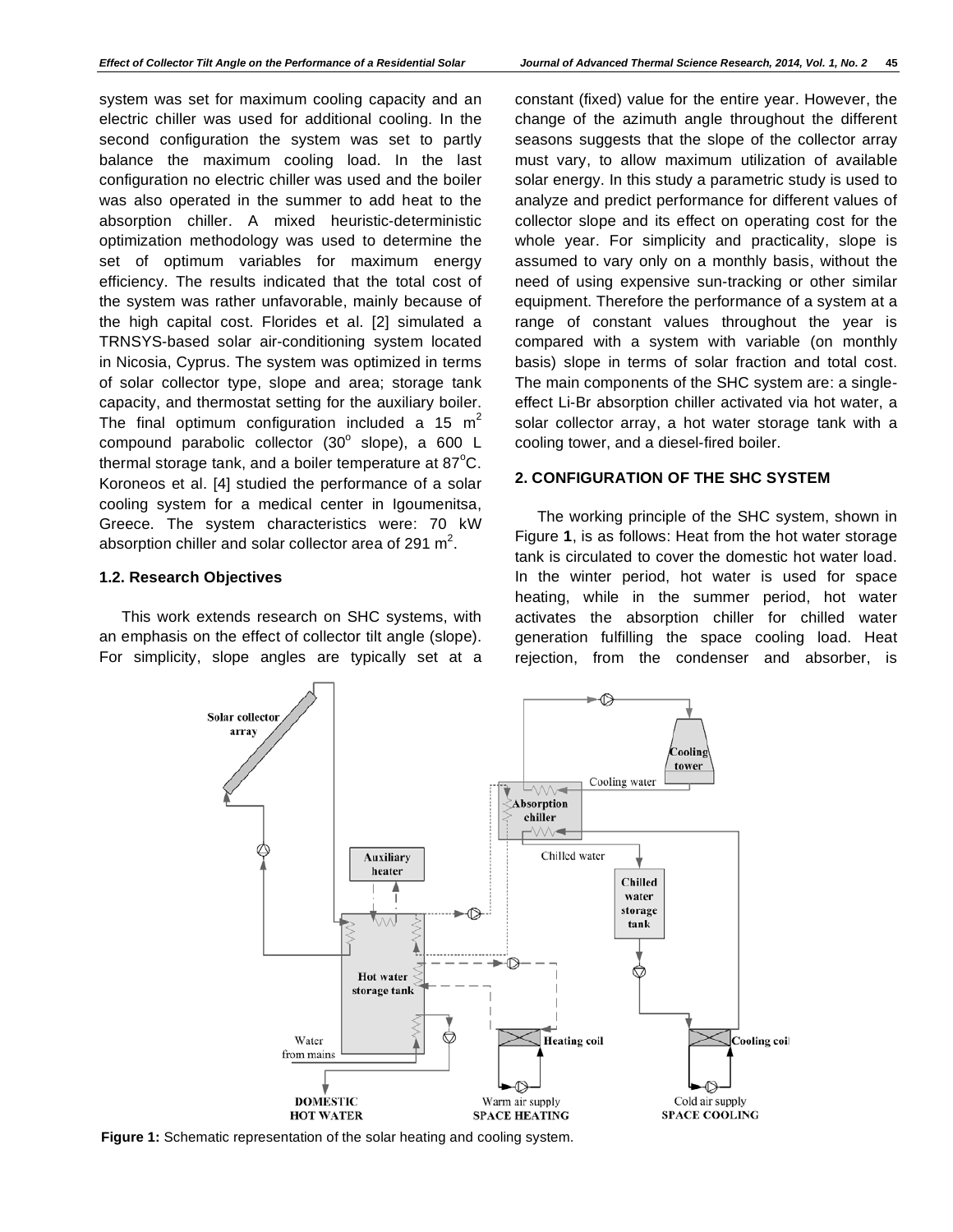#### **Table 1: System Input Parameters**

| <b>Parameter Description</b>                                                          | Value                     |
|---------------------------------------------------------------------------------------|---------------------------|
| Area of solar collector array                                                         | 50 $m2$                   |
| Coefficient of performance for the absorption chiller                                 | 0.7                       |
| Collector tilt angle (slope)                                                          | $5-85^\circ$              |
| Ground reflectance                                                                    | 0.2                       |
| Latitude of location (Nicosia, Cyprus)                                                | $35.2^\circ$              |
| Minimum operating temperature of absorption chiller                                   | $78^{\circ}$ C            |
| Product of collector heat removal factor and collector overall heat loss coefficient  | 2.63 W/m <sup>2.°</sup> C |
| Product of collector heat removal factor and product of transmittance and absorptance | 0.72                      |
| Volumetric capacity of hot water storage tank                                         | 2000 L                    |

accomplished through circulation of cooling water from the cooling tower. Control of the different modes of system operation is accomplished via actuators (valves and pumps), as required by the fluctuating load profile of the household. The adopted load profile for this study is taken for a typical detached single-family household located in Nicosia, Cyprus, as given by Florides et al. in [2], with the following annual total loads: 6,012 MJ for domestic hot water preparation, 78,235 MJ for space cooling and 12,528 MJ for space heating. Average monthly demand is taken with meteorological data for the assumed location (heating degree days, cooling degree days, monthly average radiation on a horizontal surface, monthly average clearness index and monthly average ambient temperature), taken from [5]. Heat losses from the hot water storage tank are assumed at a constant rate of 7  $W$ <sup>o</sup>C, as given in [6].

#### **3. SYSTEM MODELING**

The SHC system is modeled based on the combined  $\bar{\phi}$ , *f* -chart method, which is described in detail in [6]. Solar fraction is the heat harnessed through solar energy to total thermal load. Table **1** includes the input parameters used in the system model. The area of the solar collector is set at 50  $m^2$ , while the volume of the hot water storage tank is set at 2000 L. The collector tilt angle is varied in the range 5-85<sup>°</sup>. The minimum operating temperature for the absorption chiller is set at  $78^{\circ}$ C. The values of the remaining parameters are as set in [6]. To reduce thermal losses from the hot water storage tank, it is assumed that the tank is placed externally to the household. The total heat that must be delivered by the hot water storage tank is the sum of the heat needed to

cover the total heating demand and the heat delivered to the generator of the absorption chiller to generate enough cooling to satisfy space cooling demand.



**Figure 2:** Working principle of the absorption chiller unit, including external heat transfer flows.

The absorption chiller unit in Figure **2** shows the refrigeration cycle and the external heat transfer flows, which activate and maintain the operation of the unit [7]. The component is modeled by individual mass and energy balances within the four main parts, namely absorber, generator, condenser and evaporator [8], calculating specific enthalpy, mass flow rate, pressure, temperature, vapor quality fraction and refrigerant percentage in the mixture (% LiBr) for all state points shown in Figure **2**. The cooling capacity of the absorption chiller is set at 20 kW, which is assumed to be the rated cooling capacity of the household.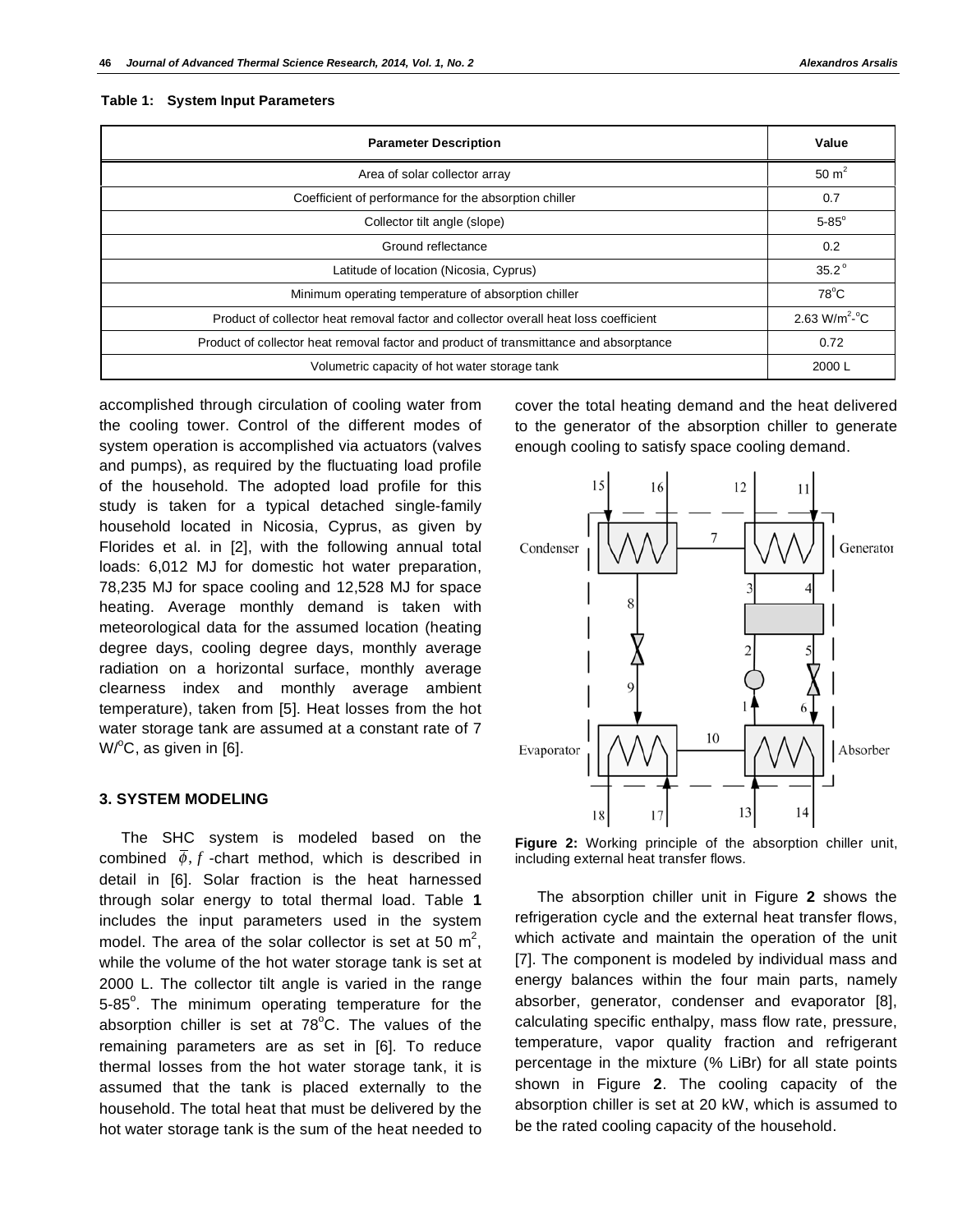| Cost parameter description                              | <b>Cost value/function</b>                                                |
|---------------------------------------------------------|---------------------------------------------------------------------------|
| Cost of solar collector array                           | $Z_{0} = 25,000$                                                          |
| Cost of diesel-fired boiler (auxiliary heating)         | $Z_{ab} = 1,200$                                                          |
| Cost of absorption chiller unit                         | $Z_{ach} = 6,000$                                                         |
| Cost of hot water storage tank                          | $Z_{hwh} = 1,000$                                                         |
| Cost of chilled water storage tank                      | $Z_{\text{cwtk}} = 200$                                                   |
| Cost of auxiliary equipment (pumps, fans, piping, etc.) | $Z_{\text{aux}} = 500$                                                    |
| Annual cost of auxiliary heating                        | $C_{_{ah}} = \frac{Q_{_{ah}}c_{_{diesel}}}{\eta_{_{ah}} LHV_{_{diesel}}}$ |
| Total annualized cost of the SHC system                 | $C_{tot} = \frac{\sum_{i} Z_{i}}{f_{a}} + C_{ah} + C_{el}$                |

## **4. COST ANALYSIS**

For a proper estimation and analysis of all necessary costs for the modeled SHC system, a cost model is constructed. The cost model, shown in Table **2**, calculates component costs, capital cost, running cost and total annualized cost, with all given values in USD (\$).The unit cost of solar collectors is set at \$500/ $\overline{m}^2$  [2], while the cost of the diesel-fired boiler is set at \$1,200 [9]. The unit cost of the absorption chiller unit (incl. cooling tower and cooling water pump) is set at \$300/kW, which is roughly the average of the range given in [10]. The unit cost of the thermally-insulated not water storage tank is taken to be \$500/m<sup>3</sup> [11]. The cost of the chilled water storage tank is assumed to be \$200 [2]. The cost of auxiliary equipment (incl. pumps,

fittings, piping, insulation, etc.) is assumed to be \$500 [2]. The unit cost of diesel  $(c_{\text{direct}})$  is assumed to be  $$1,252/m^3$  [12]. The efficiency of the auxiliary heater  $(\eta_{ab})$  is assumed to be 0.95. The lower heating value of diesel $\left(\textit{LHV}_{\textit{diesel}}\right)$  is assumed to be 36.4 GJ/m<sup>3</sup>. The total annualized cost [9] for the proposed SHC system is the sum of the equipment cost divided by an annuity factor  $(f_a)$ , the cost of thermal energy supplied by the auxiliary heater, and the cost of the electricity supplied to the system to various electric equipment (fans for cooling tower, pumps, controllers, etc.). The latter cost parameter  $(C_{el})$  is based on [10]. The total



**Figure 3:** Average beam incidence angle for Nicosia, Cyprus for different collector slopes per month.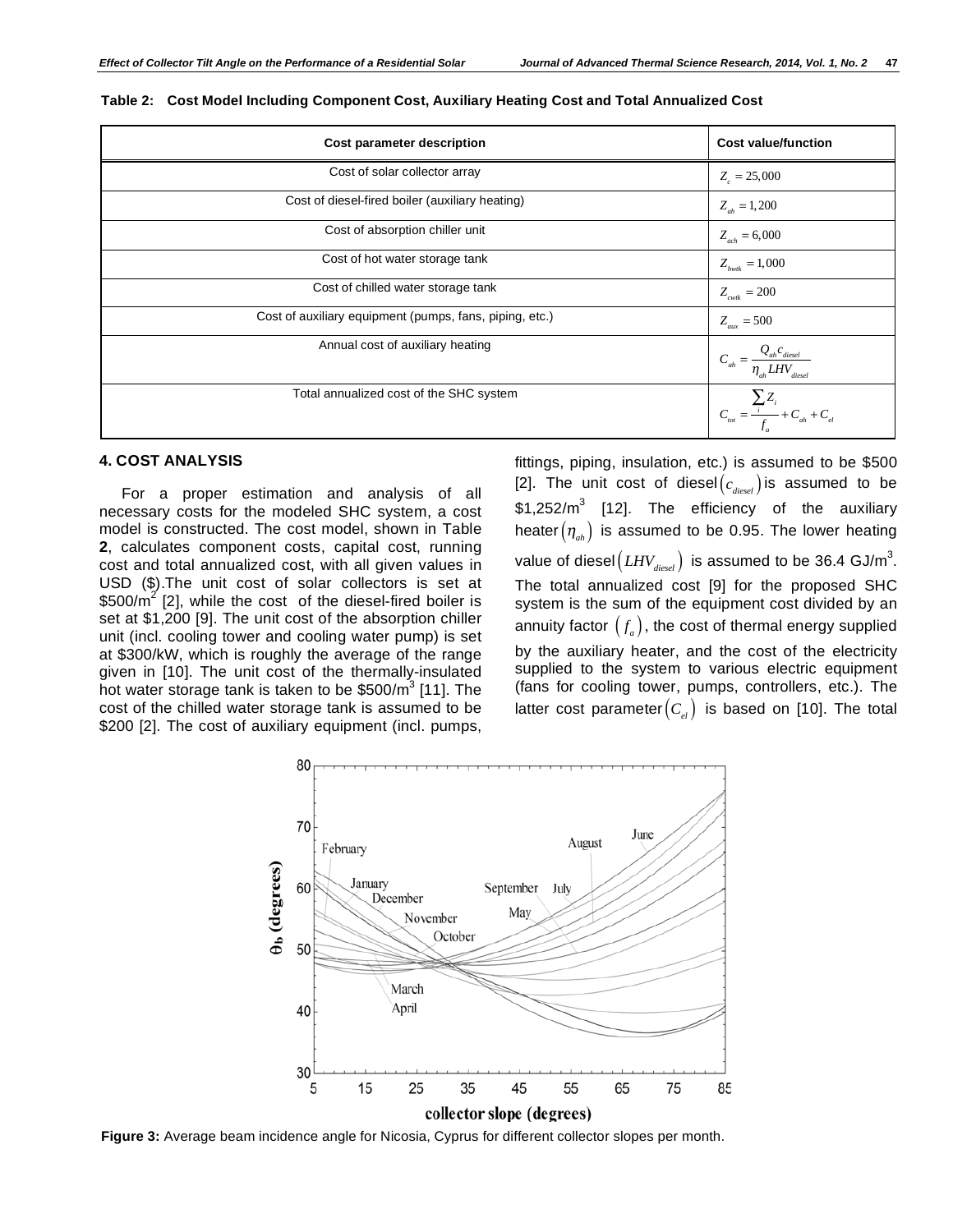heat supplied by the auxiliary heater  $(Q_{ab})$  is the sum of every monthly addition to the heat generated by solar collectors, necessary to fulfill the total load.  $f_a$  is assumed to be 12.5 years, based on [9]. The unit cost of electricity is assumed to be \$0.34/kWh [13].

## **5. RESULTS AND DISCUSSION**

The choice of the value for the collector slope is based on the latitude of the selected location. The optimum values of the slope for each month, resulting in the maximum possible solar fraction values, are selected based on interpolation of the data for the plots at latitudes at  $30^{\circ}$  and  $40^{\circ}$  given for the selected latitude in [6]. The resulting plot for the selected location's latitude is shown in Figure **3**, where the monthly average beam incidence angle  $\overline{\theta}_k$  is plotted for each month of the year for different slope values.

Optimum monthly collector slopes are shown in Figure **4**. The trend showed suggests that low collector slope values are required in the summer period, due to the small solar zenith angles during that period, while the opposite pattern is evident in the winter period.

The performance of the SHC system in terms of annual average solar fraction is shown in Figure **5**. It is evident that if the tilt angle is varied throughout the year, a higher average solar fraction will be accomplished. However the space cooling load is by far larger than the other two loads. This means that the collector slope will be more influential during the summer, when the system operates in space cooling mode. Therefore smaller slope values are favored if a constant value must be chosen for the whole year. In this case, the optimum angle is  $35^\circ$ , for which the SHC system performs at an annual average solar fraction of



**Figure 4:** Optimum monthly collector slope values.



**Figure 5:** Collector slope (fixed and variable) vs. annual average solar fraction.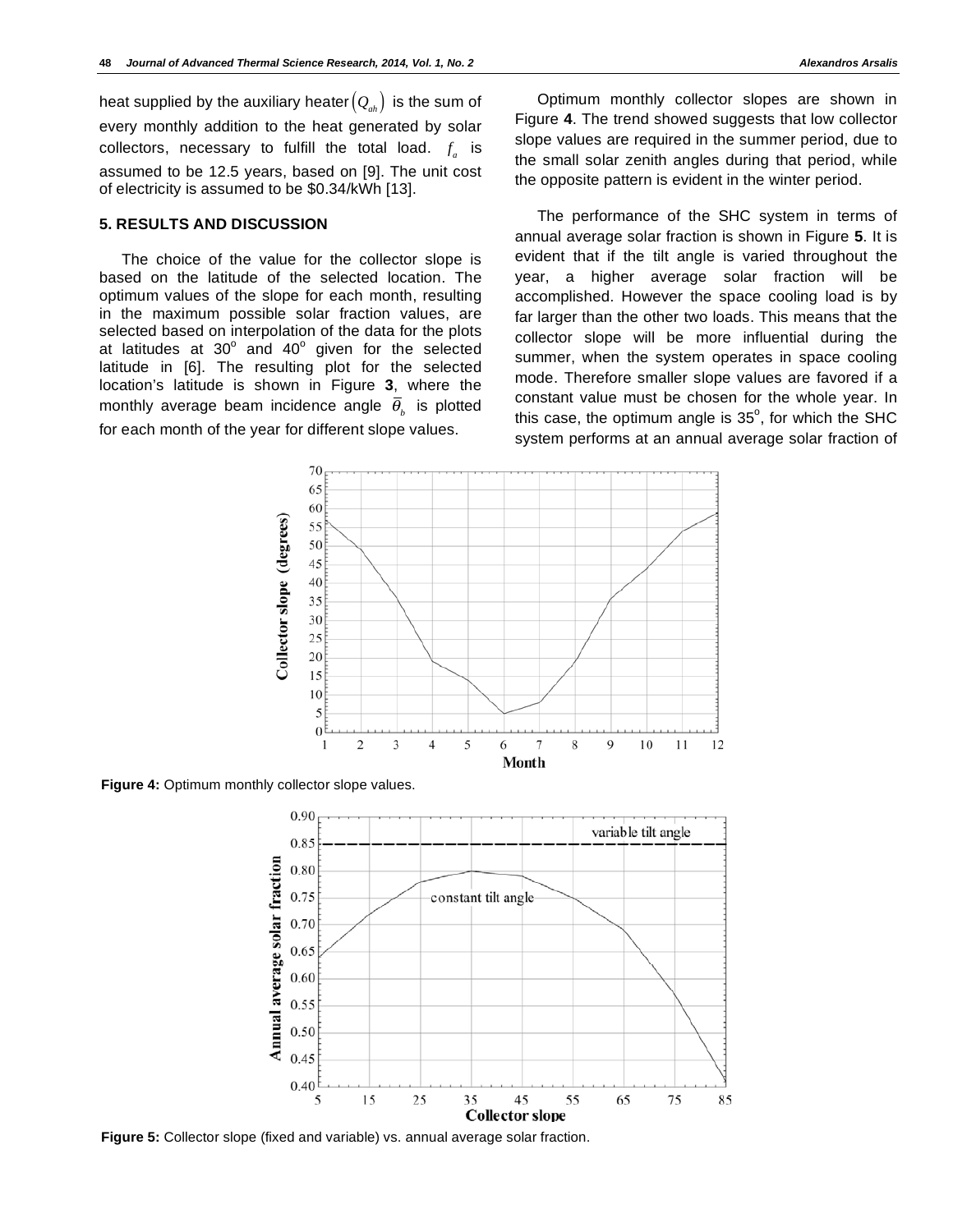

**Figure 6:** Collector slope (fixed and variable) vs. total annualized cost of SHC system and annual cost for auxiliary heating.

0.80, compared to 0.85 for a variable tilt angle. The performance of the SHC system in terms of total annualized cost of SHC system and annual cost for auxiliary heating is shown in Figure **6**. Smaller collector slope values are favored for the reason stated for the previous plot, but in this case a fixed collector slope at  $25^{\circ}$  is more economically beneficial. This is due to the fact that more solar energy is harnessed during the summer months at 25 $^{\circ}$  rather than 35 $^{\circ}$ , where demand is much higher compared to the overall annual demand. The total annualized cost of the SHC system for a fixed slope at  $25^{\circ}$  and a variable slope is 4840 and 4607, respectively. The annual cost for auxiliary heating for a fixed slope at 25 $^{\circ}$  and a variable slope is 1500 and 1267, respectively.

## **6. CONCLUSIONS**

In this research work the effect of a constant and a variable collector tilt angle is analyzed for a residential SHC system. The system includes a hot water storage tank to allow storing of harnessed solar energy and flexibility in the fulfillment of thermal demands (domestic hot water, space heating and space cooling). A single-effect absorption chiller of the LiBr-water type is coupled to the system to generate cooling energy to fulfill space cooling demand. The system is modeled using the combined  $\overline{\phi}$ , *f* -chart method, which allows a practical simulation of the system and prediction of performance on a monthly basis for the whole year. A

cost model is also constructed to allow calculation of capital cost, auxiliary heating cost, and total annualized cost of the SHC system. The results suggest that a variable collector slope (varied on a monthly basis) can contribute to a better energy performance of the system, in terms of solar fraction (0.85 for a variable slope compared to 0.80 for a fixed slope). It is also more economically beneficial to vary the slope throughout the year, since \$233/year can be saved when the collector slope is varied.

## **REFERENCES**

- [1] Calise F, Dentice d'Accadia M, Palombo A. Transient analysis and energy optimization of solar heating and cooling systems in various configurations. Solar Energy 2010; 84: 432-49. http://dx.doi.org/10.1016/j.solener.2010.01.001
- [2] Florides G, Kalogirou S, Tassou S, Wrobel L. Modelling and simulation of an absorption solar cooling system for Cyprus. Solar Energy 2002; 72: 43-51. http://dx.doi.org/10.1016/S0038-092X(01)00081-0
- [3] Ali AHH, Noeres P, Pollerberg C. Performance assessment of an integrated free cooling and solar powered single-effect lithium bromide-water absorption chiller. Solar Energy 2008; 82: 1021-30. http://dx.doi.org/10.1016/j.solener.2008.04.011
- [4] Koroneos C, Nanaki E, Xydis G. Solar air conditioning systems and their applicability-An exergy approach. Resources Conservation and Recycling 2010; 55: 74-82. http://dx.doi.org/10.1016/j.resconrec.2010.07.005
- [5] Kalogirou SA. Solar Energy Engineering: Processes and Systems. 2nd ed Oxford UK: Academic Press 2014.
- [6] Duffie JA, Beckman WA. Solar Engineering of Thermal Processes. 4th ed Hoboken NJ USA: Wiley 2013.